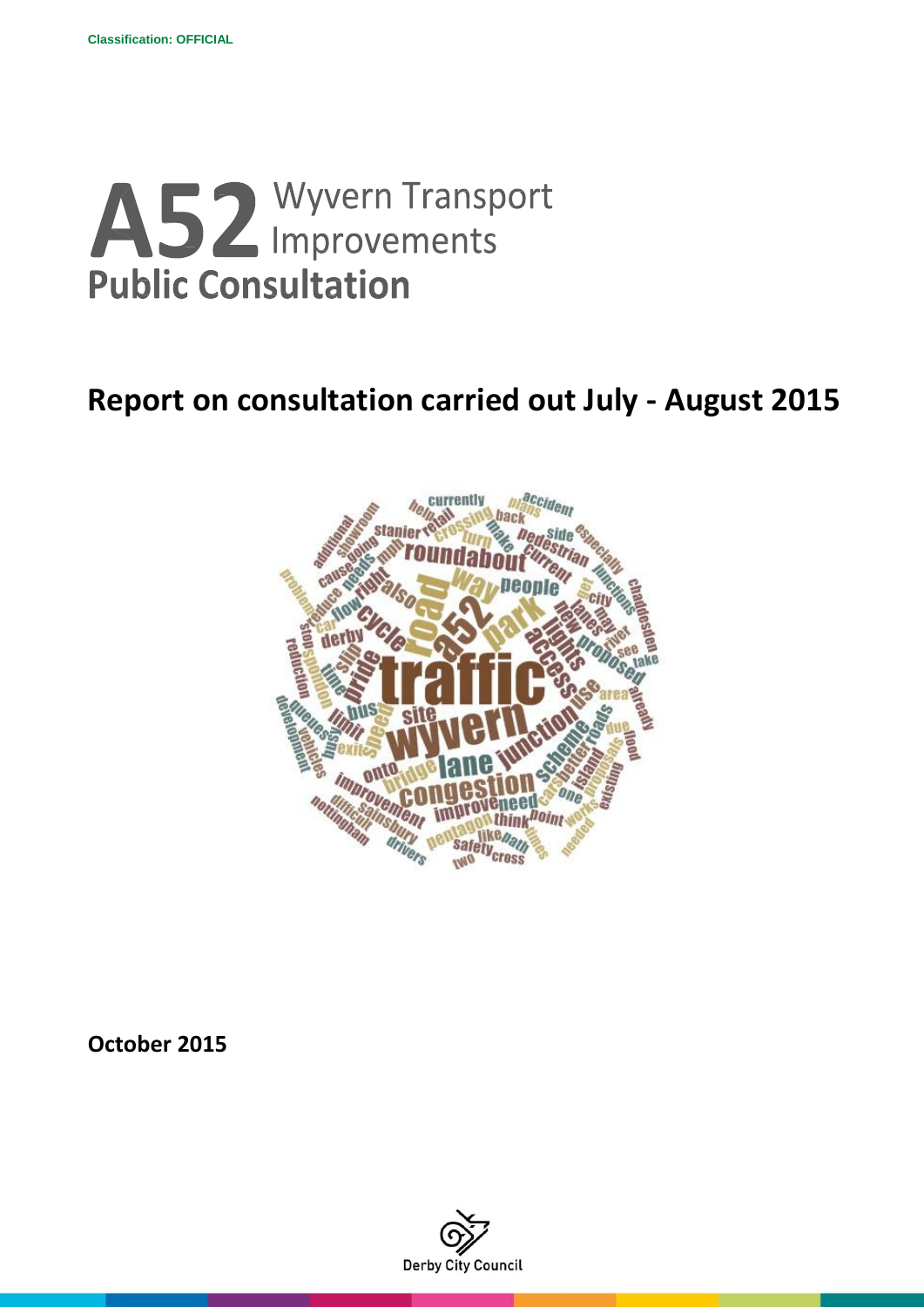| <b>Contents</b> |                              |                                                        | Page |
|-----------------|------------------------------|--------------------------------------------------------|------|
| 1               |                              | <b>Introduction</b>                                    | 3    |
| $\overline{2}$  | <b>Consultation approach</b> |                                                        | 4    |
| 3               |                              | <b>Responses to the consultation</b>                   | 6    |
|                 | 3.1                          | <b>Survey</b>                                          | 6    |
|                 | 3.2                          | <b>Consultation event - responses</b>                  | 11   |
|                 | 3.3                          | <b>E-mail responses</b>                                | 11   |
| 4               |                              | <b>Conclusions</b>                                     | 12   |
| 5               |                              | <b>Next steps</b>                                      | 12   |
|                 |                              | Appendix A – Issues/comments/suggestions and responses | A1   |

# **Appendix B – Consultation response letter from Derby Cycling Group**

| <b>Contact details:</b>                                               |  |  |
|-----------------------------------------------------------------------|--|--|
| Website: http://www.derby.gov.uk/a52-improvements                     |  |  |
| Email: Traffic.Management@derby.gov.uk                                |  |  |
| Telephone: 01332 640815 Minicom: 01332 640666                         |  |  |
| Derby City Council, Council House, Corporation Street, Derby, DE1 2FS |  |  |

| Version 2                                                                                                                                                                                                                                                               |         |             |          |           |
|-------------------------------------------------------------------------------------------------------------------------------------------------------------------------------------------------------------------------------------------------------------------------|---------|-------------|----------|-----------|
| Date                                                                                                                                                                                                                                                                    | 6/10/15 | 6/10/15     | 12/10/15 | 13/10/15  |
| <b>Status</b>                                                                                                                                                                                                                                                           | Final   | Final       | Final    | Final     |
| Compiled by                                                                                                                                                                                                                                                             | D Twigg |             |          |           |
| Approved by                                                                                                                                                                                                                                                             |         | T Gascoigne | P Dobson | T McKenna |
| Version 4 - updated 5/11/15 - information at top of page 7 "When travelling on the A52 or to/through the<br>Wyvern, what type of transport do you regularly use?" updated to show the types of transport used in a clearer<br>- contact details added to contents page. |         |             |          |           |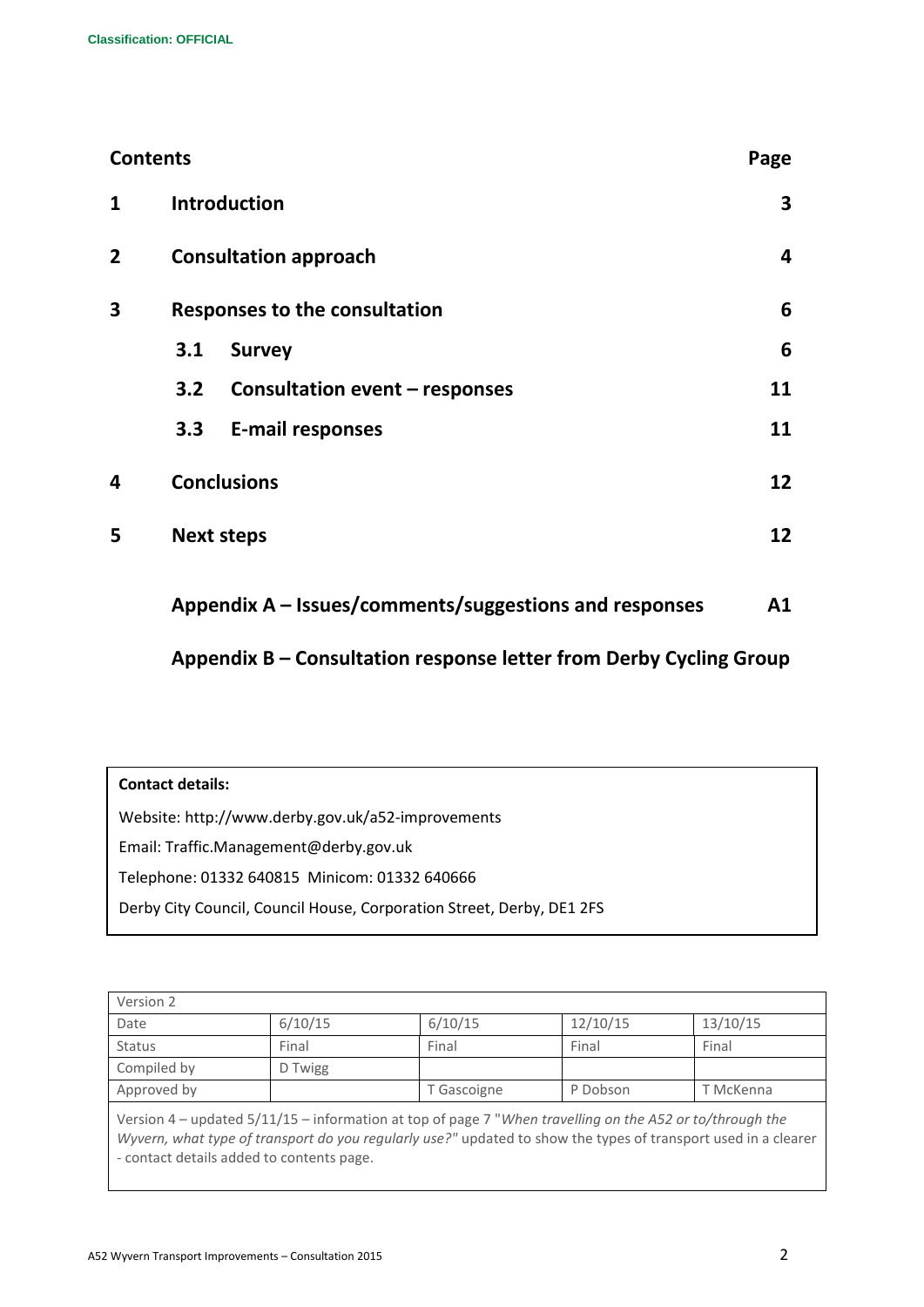## **1. Introduction**

This report was compiled following consultation on the A52 Wyvern Transport Improvement Scheme. It gives some background information to the scheme and how we got to this stage. The way consultation was undertaken is explained along with details of stakeholders and events.

Appendix A summarises the comments provided by stakeholders and members of the public in response to the consultation, with responses from officers in the A52 project team.

#### **Background information**

The A52 is a major road linking Derby to Nottingham and the M1. The A52 between Raynesway and Pentagon roundabout is also used for local trips between residential areas and the city centre and Pride Park, a major employment site on the edge of the city centre. As a result the section of the A52 between Spondon and Pentagon roundabout is heavily congested during morning and afternoon peak hours.

Derby City Council is the highway authority for the A52 between Raynesway and Pentagon. The A52 east of Raynesway forms part of the strategic road network and is managed by Highways England.

The A52 congestion management scheme was originally one of 31 proposed major transport schemes considered by Derby City Council. The scheme was taken to the next stage as it would help to reduce collisions, improve traffic flow along a major route into the city centre and improve access to a significant area of employment.

This scheme has been prioritised for funding from the D2N2 LEP (Derby, Derbyshire, Nottingham, Nottinghamshire Local Enterprise Partnership). In addition to the LEP funding, we have to provide a local financial contribution and it is anticipated this will come from new developments in the area.

A feasibility study was carried out to look at a range of options. In February 2014, Council Cabinet approved the preferred option as the most cost effective within the available budget.

Following consultation with major stakeholders the scheme has been modified. Changes include further safety benefits, more pedestrian and cycle improvements and allowed for further development on Wyvern. The modified scheme was approved by Cabinet in June 2015. Two versions of the modified scheme were approved. The modified full scheme, which includes provision for development traffic generated by the Derby Triangle development and the modified scheme for the A52 scheme only.

The scheme aims to reduce traffic congestion and improve safety on the A52 and Wyvern. Proposed changes include:

- extra lanes and a 50mph speed limit on the A52, near the Wyvern junctions
- a two lane, realigned access to Wyvern/Pride Park from the A52
- a new signal controlled crossroads at the junction of Wyvern Way and Derwent Parade
- bus priority detectors on the westbound approach to the traffic signals
- carriageway resurfacing and replacement safety barriers.

Further improvements to help pedestrians and cyclists include:

- new, shared use pedestrian and cycle routes on Wyvern Way
- crossing facilities at junctions
- a replacement footbridge linking Meadow Lane, Chaddesden and Wyvern. It will be a shared pedestrian and cycle bridge and will have ramped accesses so that it is accessible to all users.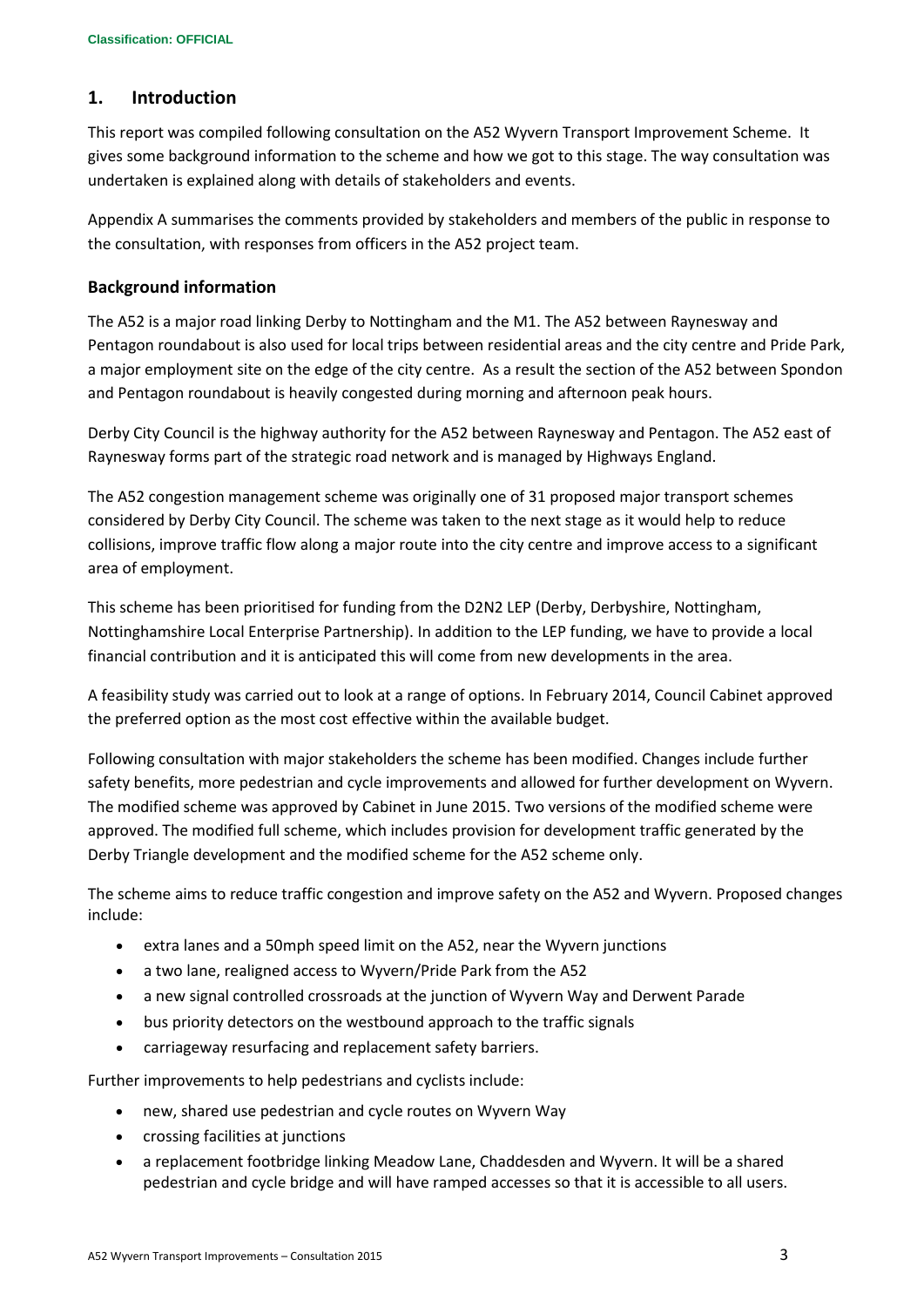# **2. Consultation approach**

We prepared a communications strategy to support the process of keeping stakeholders informed about the scheme and to encourage participation in the consultation.

The aims of the consultation were to:

- raise awareness of the scheme
- explain the scheme in detail in a way that is easily understood
- give the public and stakeholders an opportunity to let us know their concerns/issues and to make suggestions
- understand the level of support or opposition to the proposals.

#### **Consultees**

Emails were sent to key stakeholders advising them of the consultation with links to the web page on the Council's website. We also sent emails to...

- all Derby city councillors
- 3 local MPs
- Diversity forums
- Sustainable Transport Partnership
- Connected Business Travel Network members
- Neighbourhood Teams/Boards
- Derby Renaissance Board
- Motorcycle Action Group
- Derby Cycling Group

We delivered...

- letters to 118 residential properties in Meadow Lane area nearest the bridge
- an A5 flyer to all properties in the residential area, between Nottingham Road and the A52
- A5 flyers and A4 posters to businesses in the Wyvern area and shopping area on Nottingham Road.

A meeting was held with Derby Cycling Group on 24 June 2015, and the scheme was discussed at the Strategic Bus Partnership meeting on 1 July 2015 at the Council House.

#### **Publicity for consultation**

Various methods were used to publicise the consultation and events...

- on the Council's "Your City Your Say" latest consultation page
- signs advising of consultation events put up around Pride Park/Wyvern/Chaddesden
- consultation details on external and internal Council House AV screens
- article in the July edition of the C&C magazine, delivered to 6,000 homes
- press release issued media coverage by BBC Radio Derby, BBC East Midlands Today, Central News and the Derby Telegraph
- news item o[n www.pridepark.net](http://www.pridepark.net/)
- web page on www.derby.gov.uk with scheme details/PDF versions of consultation display boards
- on the Council's "What's Happening in Derby" events page
- social media Facebook and Twitter, from Derby City Council account
- flyers and posters in four local area libraries
- weekly newsletter advising Council staff about consultation and survey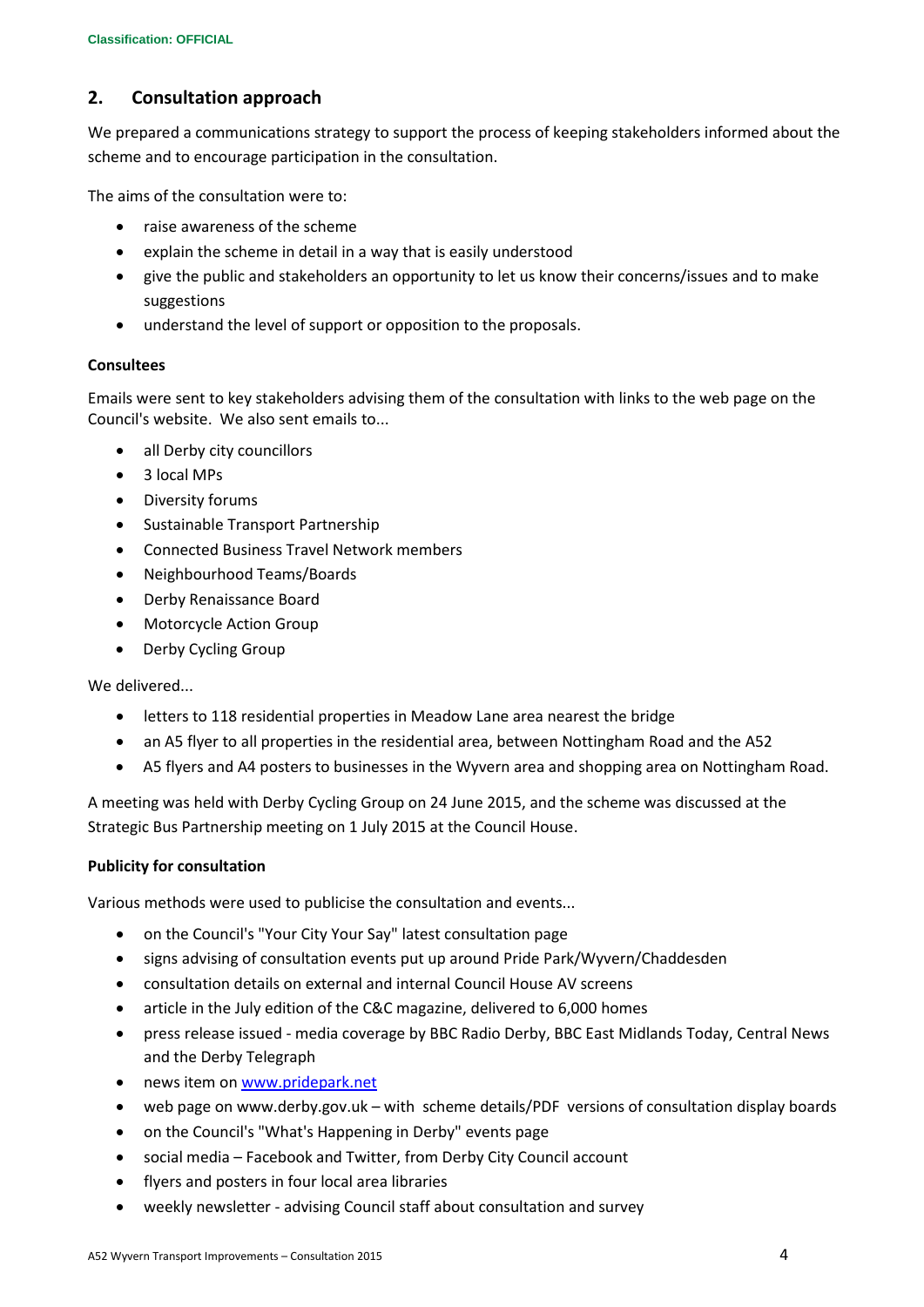The consultation period was from 13 July 2015 to 7 August 2015. We invited people to respond using the online survey, by completing a paper survey or by email to traffic.management@derby.gov.uk

The online survey and consultation documents were available on the Council's website from 7 July 2015. [www.derby.gov.uk/a52-improvements](http://www.derby.gov.uk/a52-improvements)

#### **Consultation materials**

Front page of A5 flyer

Wyvern Transport  $52$  Improvements **Public Consultation** 

We want to get views and opinions from people who live, work or shop in the Wwern area or who travel in or out of Derby on the AS2

Please come along to one of these consultation events where staff will be available to talk you through the scheme proposals and answer any questions.

|                             | <b>Times</b>                            | Location                                                                                                                |
|-----------------------------|-----------------------------------------|-------------------------------------------------------------------------------------------------------------------------|
| Monday<br>13th July 2015    | 10am to 3pm                             | Sainsbury's, Wyvern, Derby                                                                                              |
| Saturday<br>18th July 2015  | 11am to 2pm                             | Car park at Nottingham Road.<br>Chaddesden, shopping area                                                               |
| Tuesday<br>21st July 2015   | 11am to 2pm                             | <b>Council House, Corporation</b><br>Street, Derby                                                                      |
| Wednesday<br>22nd July 2015 | 3pm to 6pm                              | Council House, Corporation<br>Street, Derby                                                                             |
|                             |                                         |                                                                                                                         |
|                             | http://www.derby.gov.uk/yourcityyoursay | You can let us know your views by completing an online survey<br>between Monday 13th July and Friday 7th August 2015 at |
|                             |                                         |                                                                                                                         |
| Friday 7th August 2015.     |                                         | or completing the paper survey and returning it by                                                                      |
|                             |                                         |                                                                                                                         |
|                             | Derby City Council                      |                                                                                                                         |

# A5 flyer – double-sided

- A4 information sheet [\(background information\)](http://www.derby.gov.uk/media/derbycitycouncil/contentassets/documents/transport/More-information-about-the-A52-Wyvern-Transport-Improvement-scheme.pdf)
- A4 poster
- [Consultation survey](http://www.derby.gov.uk/media/derbycitycouncil/contentassets/documents/transport/A52-Wyvern-consultation-questionnaire.pdf) paper and online

#### **Exhibition boards** – 6 x A0 size boards and 1 x A1 size boar[d](http://www.derby.gov.uk/media/derbycitycouncil/contentassets/documents/transport/A52-Wyvern-Location-Plan.pdf)

- [Plan showing key features of the proposed scheme](http://www.derby.gov.uk/media/derbycitycouncil/contentassets/documents/transport/A52-Wyvern-Proposed-Layout.pdf) (A1 size)
- [Introduction -](http://www.derby.gov.uk/media/derbycitycouncil/contentassets/documents/transport/A52-Wyvern-Location-Plan.pdf) location plan
- Existing issues
- [Access and environmental considerations](http://www.derby.gov.uk/media/derbycitycouncil/contentassets/documents/transport/A52-Wyvern-Access-and-Environmental-Considerations.pdf)
- [Footbridge replacement](http://www.derby.gov.uk/media/derbycitycouncil/contentassets/documents/transport/HD12092-P&C-06%20Bridge%20Option.pdf)
- **[Timeline](http://www.derby.gov.uk/media/derbycitycouncil/contentassets/documents/transport/A52-Wyvern-Timeline.pdf)**

#### **Consultation events**

We held four consultation events where members of the A52 project team were available to talk through the scheme proposals and answer any questions. Events were held on different days/times and in various accessible locations, to enable as many people to attend at possible. If these times/dates were not suitable, we offered to arrange individual meetings to discuss the scheme.

| Date                    | <b>Times</b> | Location                                               |
|-------------------------|--------------|--------------------------------------------------------|
| Monday, 13 July 2015    | 10am to 3pm  | Sainsbury's, Wyvern, Derby                             |
| Saturday, 18 July 2015  | 11am to 2pm  | Car park at Nottingham Road, Chaddesden, shopping area |
| Tuesday, 21 July 2015   | 11am to 2pm  | Council House, Corporation Street, Derby               |
| Wednesday, 22 July 2015 | 3pm to 6pm   | Council House, Corporation Street, Derby               |

**Sainsbury's Wyvern** – Monday 13 July – The exhibition boards were on display in the entrance to the store. Over 300 people attended, including those doing their weekly shopping and others going in during their lunch break. 270 A5 flyers were handed out. This event was the most popular with a lot of interest shown in the scheme.

**Car park at Nottingham Road, Chaddesden, shopping area** - Saturday 18 July – The exhibition was set up in a fully accessible community engagement van in the shopping area car park, Nottingham Road, Chaddesden. Over 100 people came along to this event.



**Council House** – 21/22 July – The exhibition boards were set up in the main Council House reception area. Approximately 55 people attended these events.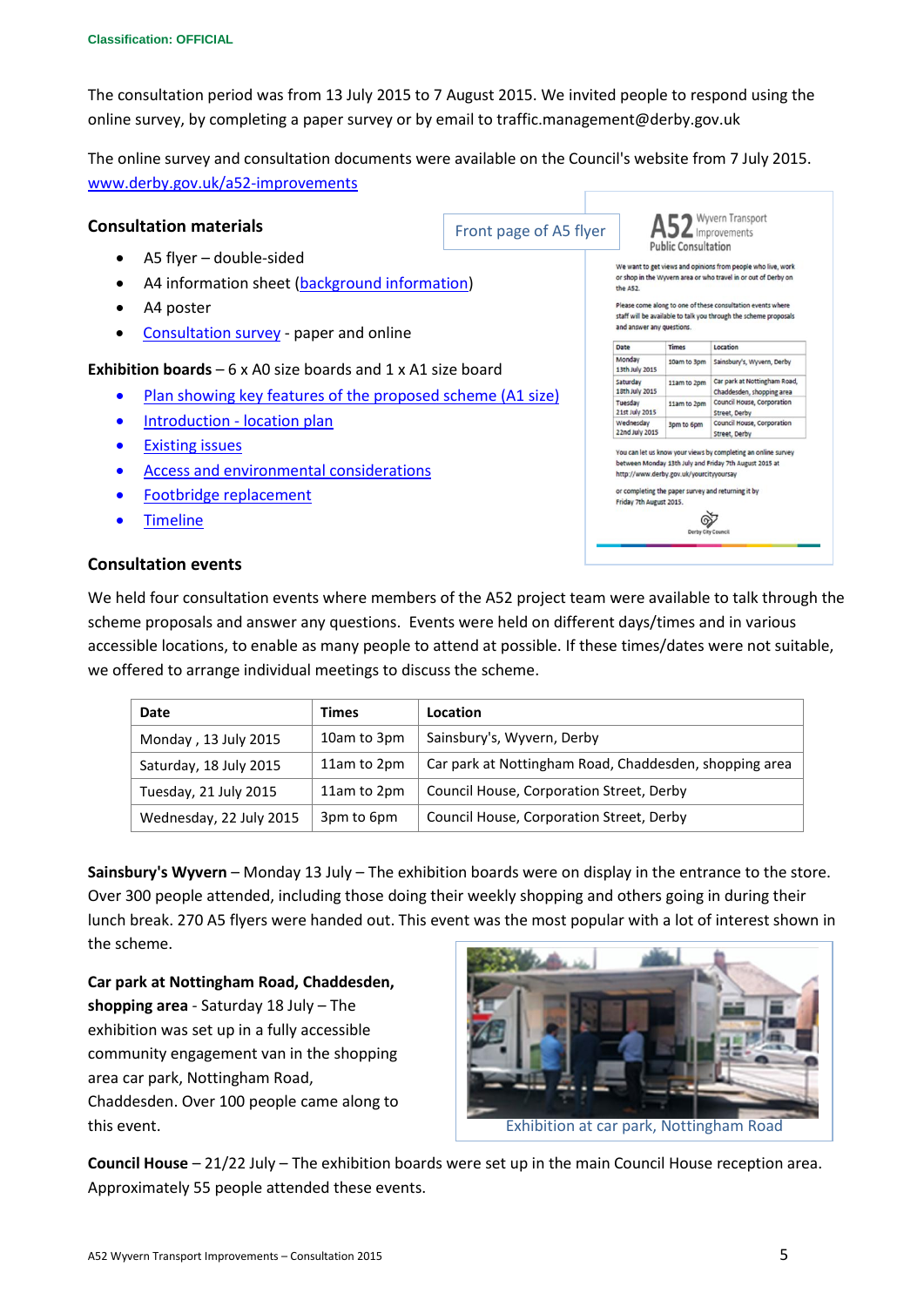# **3. Responses to the consultation**

109 respondents completed the online survey and three sent in paper surveys. One response was also sent in by letter and this has been replied to separately. We received nine emails during the consultation period.

# **3.1 Survey**

We asked respondents to look at the consultation materials and complete all the questions they felt comfortable answering.

The first few questions were about travel undertaken along the A52 or to/through the Wyvern. We asked how often respondents travelled this route, the reasons for travelling and the type of transport regularly used. We asked respondents to tell us their home postcode and if they responded that they use the route to travel to work, we asked for their work postcode.



*How often do you travel along the A52 or to/through the Wyvern?*

Two respondents stated that they never travel along this route. Of the remaining 110 respondents, the majority 56 (51%) travel along the A52 or to/through the Wyvern on a daily basis. 92 respondents (84%) travel this way at least twice a week.

# *What are your reasons for travelling along the A52 or to/through the Wyvern?*



We asked respondents to give reasons for travelling in this area. They could select all that apply. 20 respondents gave three or more reasons for using this route.

We also asked for home and work postcodes so that we could plot the journeys taken, 56 respondents gave both postcodes.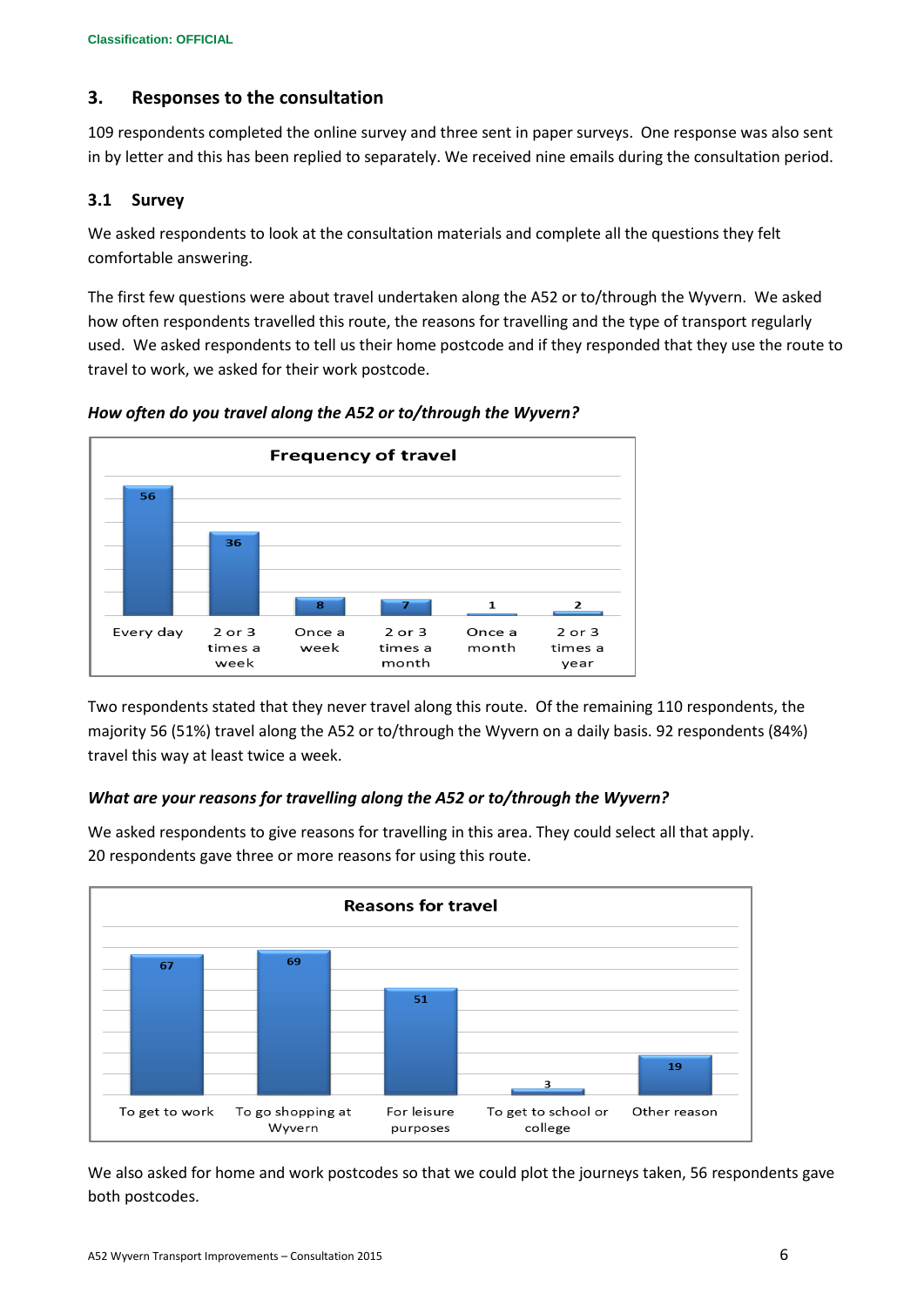#### *When travelling on the A52 or to/through the Wyvern, what type of transport do you regularly use?*

Respondents were able to select all types of transport they regularly use. 110 respondents answered this question, 39 respondents indicated they use more than one type of transport.

102 respondents regularly travel by car, 64 of these indicated that car was the only form of transport they regularly use.



#### **Analysis of responses to questions about travel**

**To go shopping at the Wyvern** – out of the 69 respondents who travel this route to go shopping at the Wyvern, 34 also travel to work this way. 66 regularly travel by car, two walk and one travels by bus/cycle. Of those that travel by car, 14 also use the bus, 10 also walk and 6 also cycle.

**To get to/from work** - 67 respondents travel this way to get to work, 60 of these regularly travel by car. Based on postcodes given, it was clear that the majority of respondents work in the Derby area, 17 works at Pride Park and 8 work at the Wyvern Business Park. Three travel to work in Nottingham. As would be expected, the location of where these respondents live was more varied. 24 respondents live north-east of the scheme area, in areas such as Spondon, Sandiacre, Long Eaton and Nottingham. Seven live in the Chaddesden/Oakwood area.

**For leisure purposes** - 51 respondents travel this way for leisure purposes, 44 of these also go shopping at the Wyvern and 22 also travel to work. 47 regularly travel by car, four cycle or walk and one also uses the bus.

**To get to school/college** - three travel this route to school/college by car.

**Other reasons** - 18 gave other reasons for travelling. One uses this route regularly to travel to the train station. One is a professional driver. 16 gave other reasons as well as using the route for work, shopping or leisure purposes, reasons include visiting family and to get elsewhere in Derby/Nottingham.

#### **Home postcode**

106 respondents gave their home postcode. The majority of respondents (42) live in the DE21 area of Derby, which includes Chaddesden, Oakwood and Spondon. The remaining respondents were from across the rest of Derbyshire and Nottinghamshire, with three outside of this area. From the 42 residents in the DE21 area,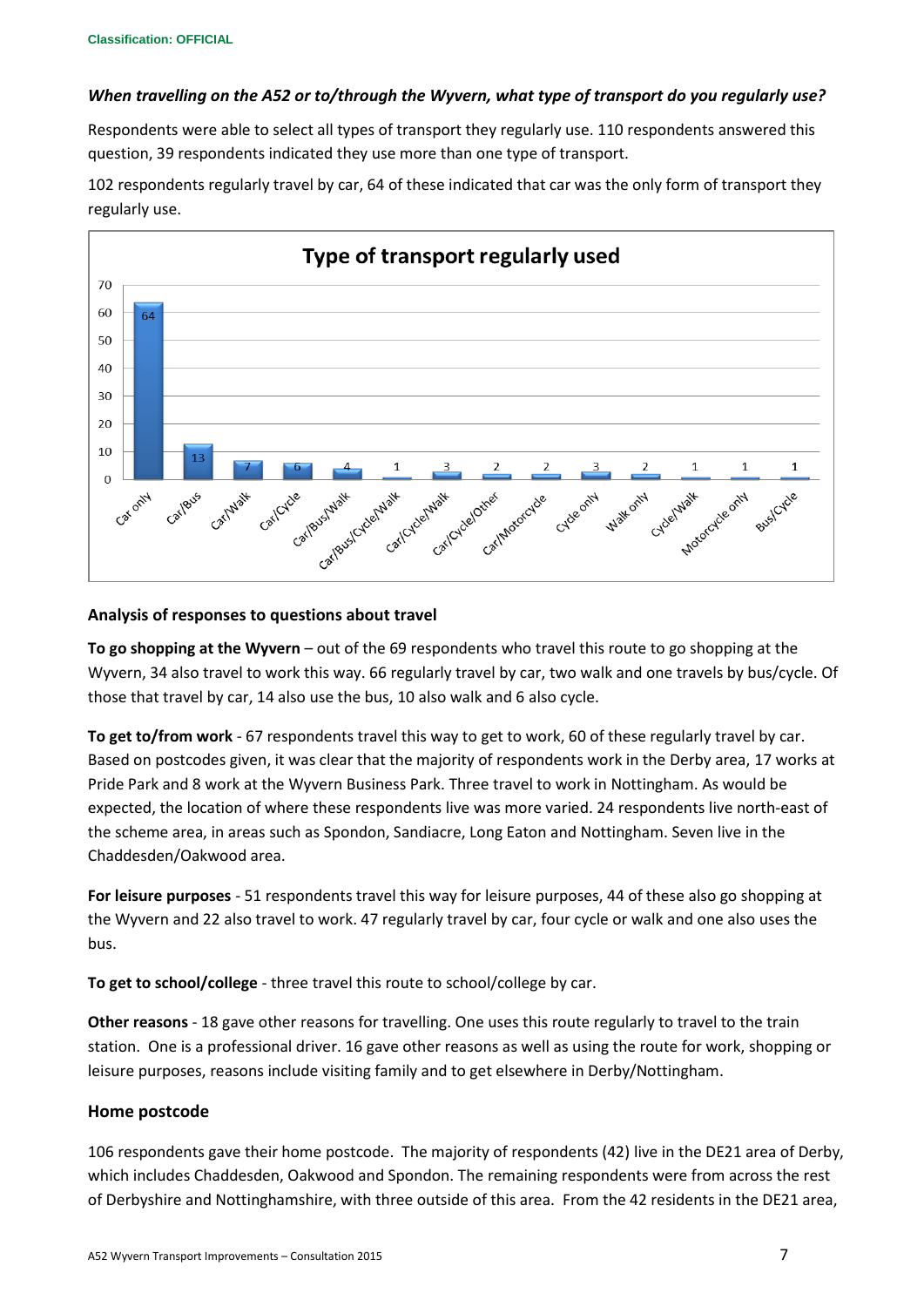30 go shopping at the Wyvern at least once a week and 20 regularly use the route to get to work. All of the 16 who live outside of Derby/Derbyshire area use this route to get to work.



#### **Concerns and issues**

## *Do you have any concerns about using the A52 and the Wyvern?*

|              | <b>Replies</b> | %   |
|--------------|----------------|-----|
| <b>Yes</b>   | 94             | 84  |
| <b>No</b>    | 18             | 16  |
| <b>Total</b> | 112            | 100 |

For those that answered yes to this question, we asked questions about the concerns or issues. They could select all that apply. We then asked whether they thought the proposed scheme would solve these issues.

The data in this section is based on the responses of the 94 respondents who answered yes to this question.

*Have you experienced any of the following when using the A52 and the Wyvern?*



- 69 respondents had more than one concern/issue
- 25 felt that congestion was the only issue and 19 felt that safety and congestion were the only issues.

Out of the 94 respondents who answered yes to this question, 73 made comments.

**Congestion** – 84 respondents indicated that congestion was an issue for them. 46 felt that the scheme would improve issues with congestion. The main comments about congestion were that we should not be reducing speed limits as slower speeds create more congestion and that the scheme does not deal with congestion issues at the Pentagon.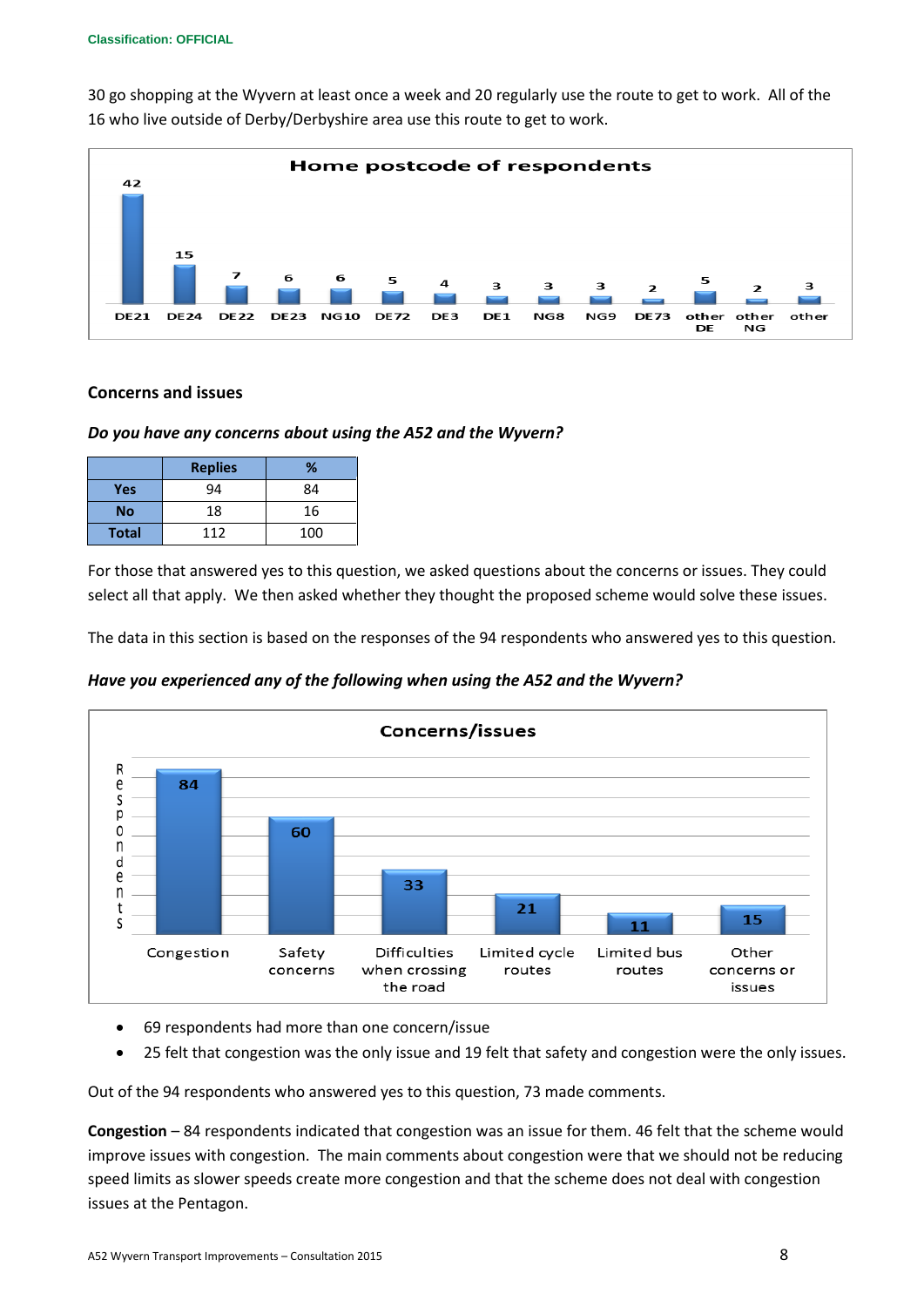**Safety** - 60 respondents had concerns about safety – 32 indicated they thought the proposed scheme would improve safety. Some of the comments about safety issues were about inconsiderate drivers/cyclists/pedestrians.

**Difficulties when crossing the road** - 33 respondents had concerns about crossing roads. All of these also had at least one other concern, with the majority also having concerns about safety and congestion. Only one comment was made suggesting further improvements which could be made in this area.

**Limited cycle routes** - Out of the 21 respondents who had an issue with limited cycle routes – 10 thought the proposed scheme would solve these issues, four did not think the proposals went far enough with suggestions that the route over the River Derwent from the Wyvern to Pride Park needs to be improved.

**Limited bus routes** - 11 respondents indicated they had an issue with limited bus routes – four commented that the bus service needs to be improved.

**Other concerns/issues** – 15 respondents had other concerns/issues, some used this space to expand on their reasons for safety/congestion issues, such as poor driver behaviour and anti-social behaviour. One commented on congestion caused by football supporters and another felt there was an issue with cars using the bus lane near Costco. Six thought the proposed scheme would help solve these issues, seven were still not sure. One respondent voiced concerns about wildlife in the area.

**No concerns/issues -** 18 respondents indicated they did not have concerns/issues about using the A52 and the Wyvern. Four of these had attended the consultation events. Two did not think there was a need for the scheme.

# *Would the proposed scheme solve these issues you have highlighted?*

We asked the 94 respondents, who had concerns about using the A52 and the Wyvern, to consider their response to the previous question and give their opinion as to whether the proposed scheme would solve the issues they had highlighted. Two did not respond. There was not an option to answer for each separate issue highlighted, but overall...

- 49 (53%) answered yes
- 29 (32%) were not sure
- 14 (15%) answered no

*Figures based on the 94 respondents that answered yes to having concerns about using the A52 and the Wyvern.*



From the 73 respondents who had made comments, 35 felt the scheme would solve the issues raised, 22 were not sure and 14 did not think the proposed scheme would solve the issues.

#### **Suggestions/comments on the proposed scheme**

We invited respondents to give any comments or suggestions on the proposals. Some respondents commented or made suggestions on several issues.

Ten comments indicated support for the scheme, such as the proposals were a "great idea" and 'I believe it would improve things". Respondents who made positive comments felt the proposals would help with the congestion along the A52. One thought the proposals would be beneficial especially on match days.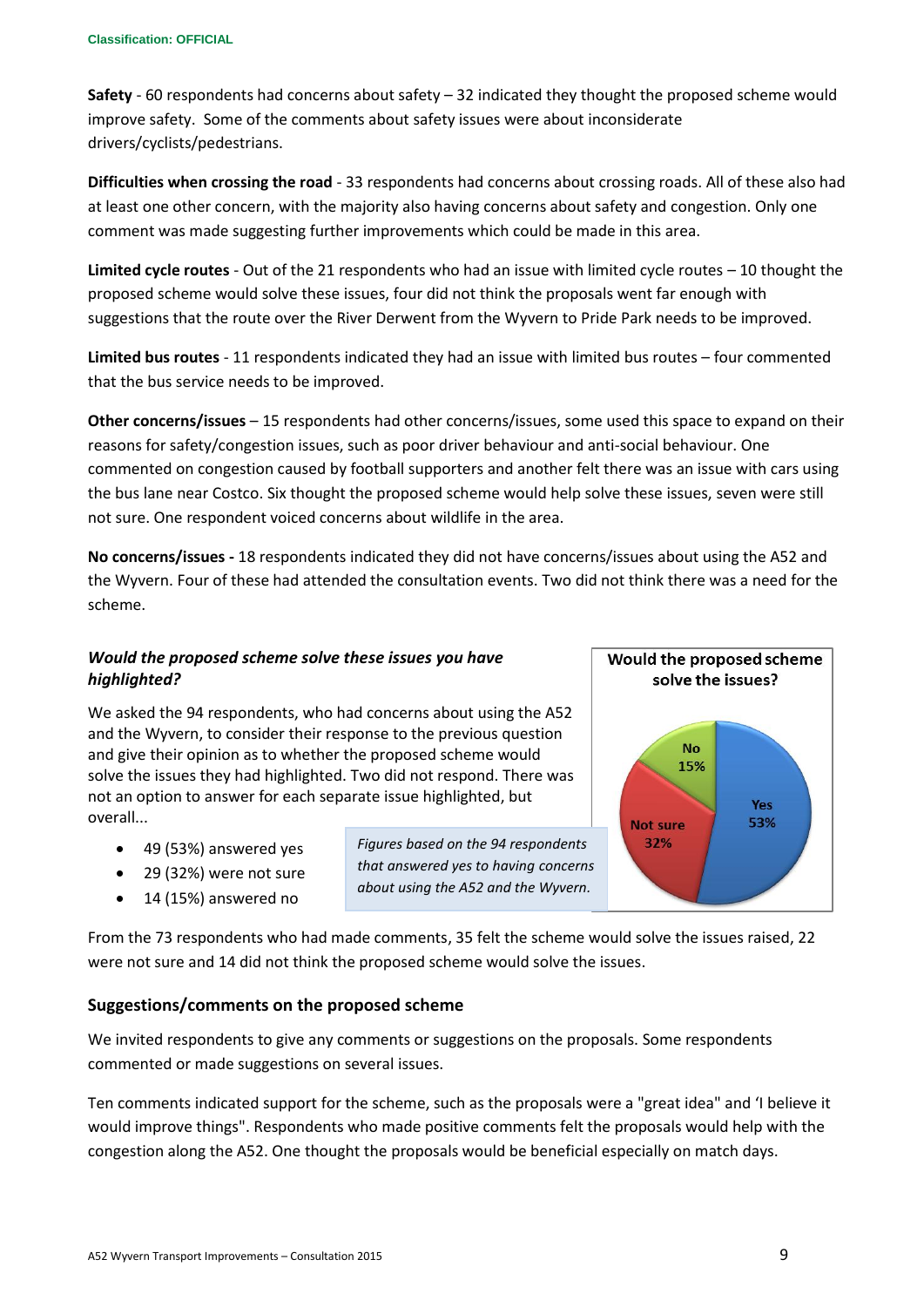#### **Summary of comments/suggestions by main issue**

**50mph speed limit -** 16 comments referred to the proposals for a 50mph speed limit.

- Nine felt it is not needed, with five of these mentioning it would not be needed outside of peak periods and that during busy periods traffic does not reach 50mph anyway. Another suggested variable speed limit signs.
- Two queried why a 50mph speed limit is needed.
- One suggested it should be reduced to 60mph.
- Four respondents were supportive of the 50mph speed limit, with one of these mentioning that speed cameras will be needed. One commented that the 50mph speed limit would need to be in place from/to Spondon.

**Junction at The Sidings/Wyvern Way -** Eight respondents suggested traffic lights are needed at this junction. Two suggested making the exit left turn only.

**Proposed new footbridge across A52 from Meadow Lane, Chaddesden to the Wyvern –** Nine respondents made positive comments about this, four pointed out that it would be safer as it will eliminate the need to cross the A52 slip road. One suggested that there should be segregation between pedestrians and cyclists.

**Traffic lights** – Seven respondents commented that additional traffic lights could make congestion worse. One suggested that they are not necessary as the new road layout will eradicate the queues. Two felt they could cause queues outside of peak times. Two respondents felt that traffic signals are not needed at the Stanier Way roundabout. One respondent thought the plans would help with congestion and safety issues, so long as the traffic light phasing works.

**Improvements for pedestrians** – five respondents commented that the proposed scheme will improve issues for pedestrians. One commented that lights at all the junctions will help with access for pedestrians.

Three respondents commented that foot/cycle paths need to be clearly signed and marked.

**Improvements to bus services** – suggestions included more frequent buses, the development of bus routes from places east of Derby and buses stopping at Wyvern/Pride Park on the way to the city centre.

#### **Issues outside of the proposed scheme area**

Five respondents who highlighted issues with congestion mentioned that improvements are needed on the A52 westbound towards the Pentagon roundabout.

Three respondents suggested improvements are needed to pedestrian routes - from the city centre to Pride Park, and from Spondon to Wyvern/Pride Park.

Two respondents commented that the cycle path on the bridge over the River Derwent needs to be improved.

One respondent made two suggestions to reduce congestion in the area by constructing a new road to the east of the Wyvern and a mini tunnel under the proposed A52 slip lane.

Another respondent highlighted a need to improve access from Chaddesden and Raynesway, especially for public transport, with suggestions of constructing new bridges and a new road.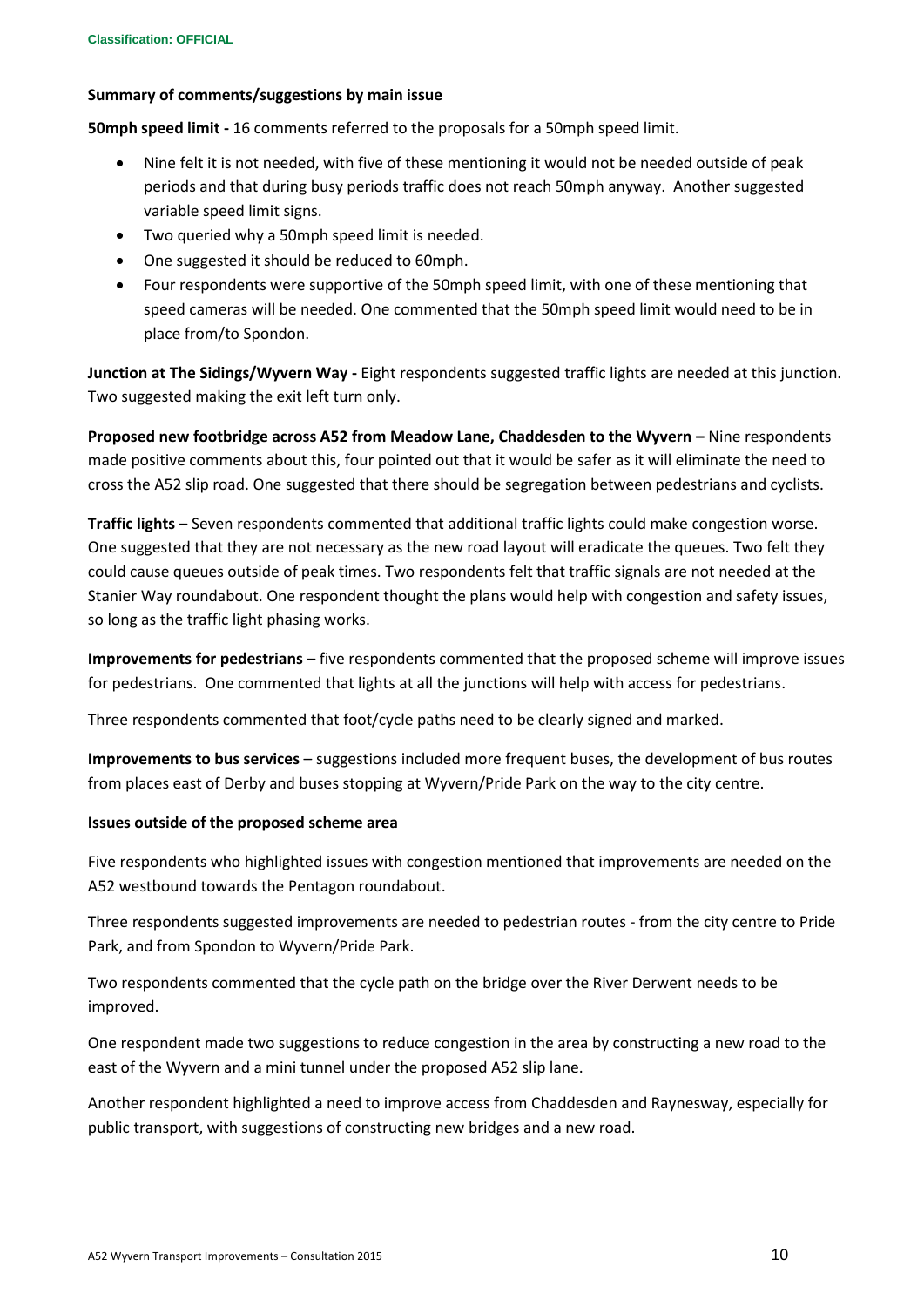#### **Demographic of respondents**

72% of respondents were male and 28% female. 6% of respondents consider themselves to be a disabled person. No respondents were under 18 years of age, three were 18-24. The majority were aged 25-54, 33 were over 55.

#### **Request for feedback**

69 respondents want to be notified of the results of the consultation – one did not give contact details.

#### **Data protection**

All the information provided in the survey will be treated in accordance with the Data Protection Act 1998. The information will only be used when considering proposals for the A52 Wyvern Transport Improvement scheme. The contact details for those who requested to be kept informed were not part of the data used for analysis, therefore we will not be able to reply to individuals about the comments/suggestions they made.

#### **3.2 Consultation event - responses**

Overall the responses were positive, with some visitors commenting that the changes are needed as soon as possible.

Of particular concern was the issue of turning out of The Sidings onto Wyvern Way. We were able to explain the new proposals in detail and most visitors understood and agreed with the changes proposed. Another issue discussed was the new footbridge over the A52, particularly with residents who live near the bridge. We discussed the plans in detail and gave reassurances that we will make contact when the bridge is at the design stage. Some residents raised concerns regarding anti-social behaviour by some people using the bridge.

Only 26 survey respondents stated that they had attended a consultation event. This low response may be due to people having been reassured after discussing the proposals and not feeling they needed to fill in a survey.

Eleven of those who had attended an event thought the proposals would solve the issues they had. Five were still not sure if the scheme would solve the issues. Five thought that the scheme would not solve the issues – four felt that improvements were needed outside of the current scheme area.

#### **3.3 E-mail responses**

We received nine emails in response to the consultation. Three requested further detail/plans, three were in support of the proposals, two contained suggestions as to how the scheme could be improved for cyclists, one highlighted concerns about anti-social behaviour.

**Response from BlackRock** – **"***All seems positive from my perspective as owner of the Wyvern Retail Park..."* **Response from Rolls Royce plc** – **"***Overall, we see the proposals to be positive for the area, the city and its surroundings*."

#### **Response from Derby Cycling Group (full response – Appendix B)**

*Derwent River Bridge. The scheme will deliver some excellent infrastructure north of the river, but will end suddenly at a narrow and dangerous crossing over the river which will restrict the level of benefits derived from the scheme and detract from its other benefits for non motorized users.*

*We think that it would be more appropriate for the "shared paths" to be "segregated paths".*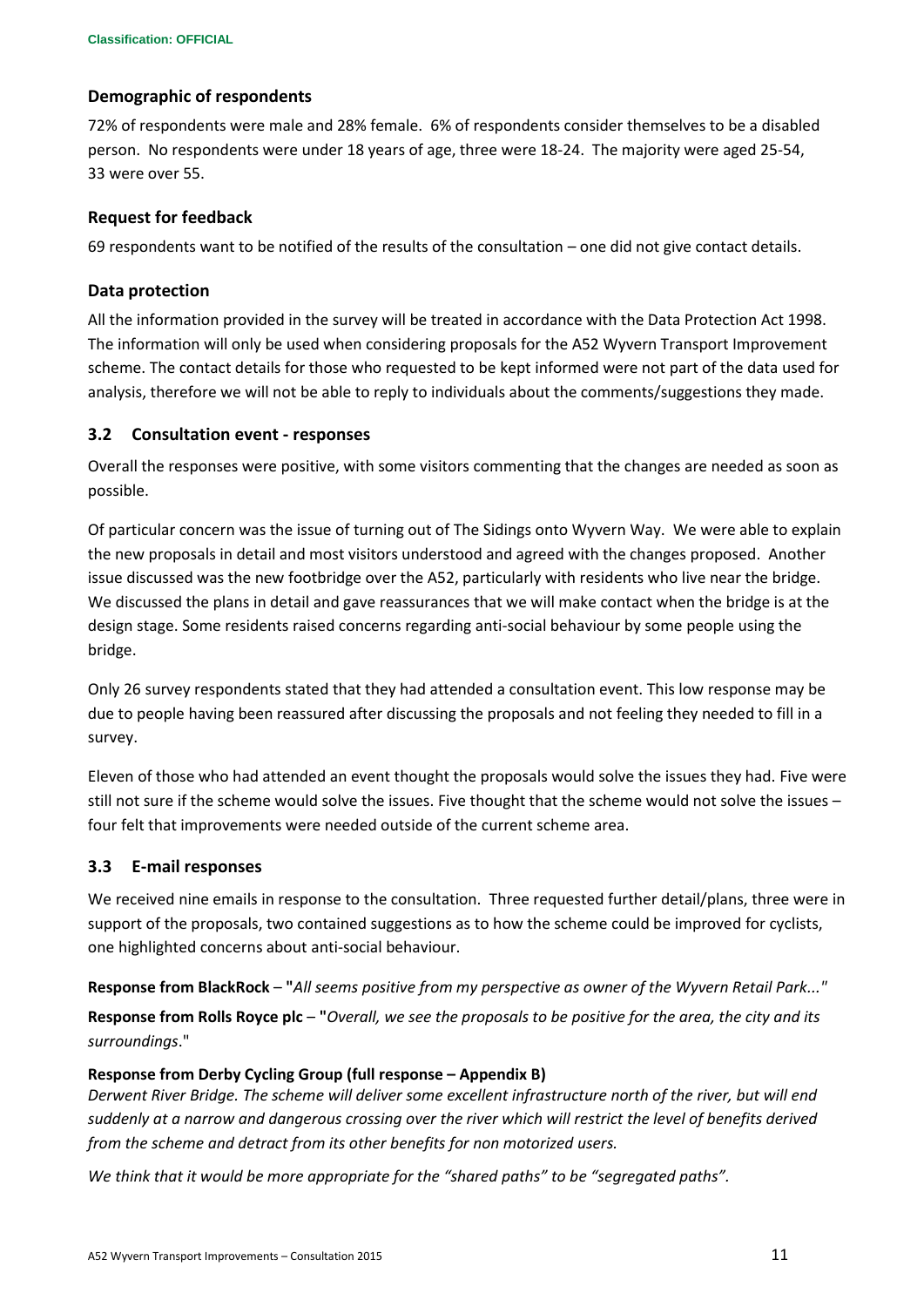# **4. Conclusions**

Overall, following the consultation, we feel confident that the A52 Wyvern Transport Improvement scheme has the support of the majority of key stakeholders.

The biggest issues raised were congestion and safety, the majority of respondents felt that the scheme would improve these issues with only 15% of respondents stating they felt the scheme would not solve the issues. The majority of survey respondents travel regularly by car and use this route to get to/from work and/or to go shopping at the Wyvern.

The online survey was completed by a good cross-section of the community, with respondents living in various areas around Derbyshire and Nottinghamshire.

We felt that those who attended the consultation events welcomed the opportunity to discuss the proposals and many were reassured that the proposed scheme would improve their travelling experience in the area. The responses to the survey did not reflect the number of positive responses received at the events, and it may be that people who were happy with the scheme did not feel the need to complete the survey.

Our responses to issues raised and comments/suggestions made during consultation are set out in Appendix A. Where similar comments/suggestions were made about a particular issue, the issue has been summarised and responded to. Some of the suggestions will be taken into account during the detailed design stage of the scheme. Unfortunately, some suggestions would cost too much to implement and therefore cannot be taken further.

# **5. Next steps**

All those involved in the consultation process will be kept updated as the plans progress and the project team will continue to work with stakeholders as the scheme progresses.

#### **Planning application**

In late 2015 we will apply for full planning permission from Derby City Council, which is the local planning authority for this area. Information to support the planning application will include a Transport Assessment, Ecological Assessment and Landscape Strategy, along with other supporting documentation.

There will be a statutory 21 day consultation period on the planning application. Anyone may comment on the planning application during this period. Written comments will be taken into account, so long as they are relevant to the proposal and 'material' to planning. The application will then be considered by planning officers and presented to the Council's Planning Committee early in 2016.

If approved, the application is likely to be subject to conditions, which have to be approved by planning officers as the scheme progresses.

#### **What happens next?**

Further detailed design work will continue. The [scheme webpage](http://www.derby.gov.uk/a52-improvements) will be updated and we will keep stakeholders informed as the scheme progresses. We will start working on the bridge design soon and will consult those residents living near the bridge when we have detailed designs, we anticipate that this will be early in 2016.

To secure the D2N2 LEP funding we need to show that the scheme will provide economic benefits and will provide benefits for transport users. We will write a business case to be considered by the D2N2 LEP in 2016. If we get final approval for funding, we plan to start construction in 2017. The scheme will take approximately 18 months to complete.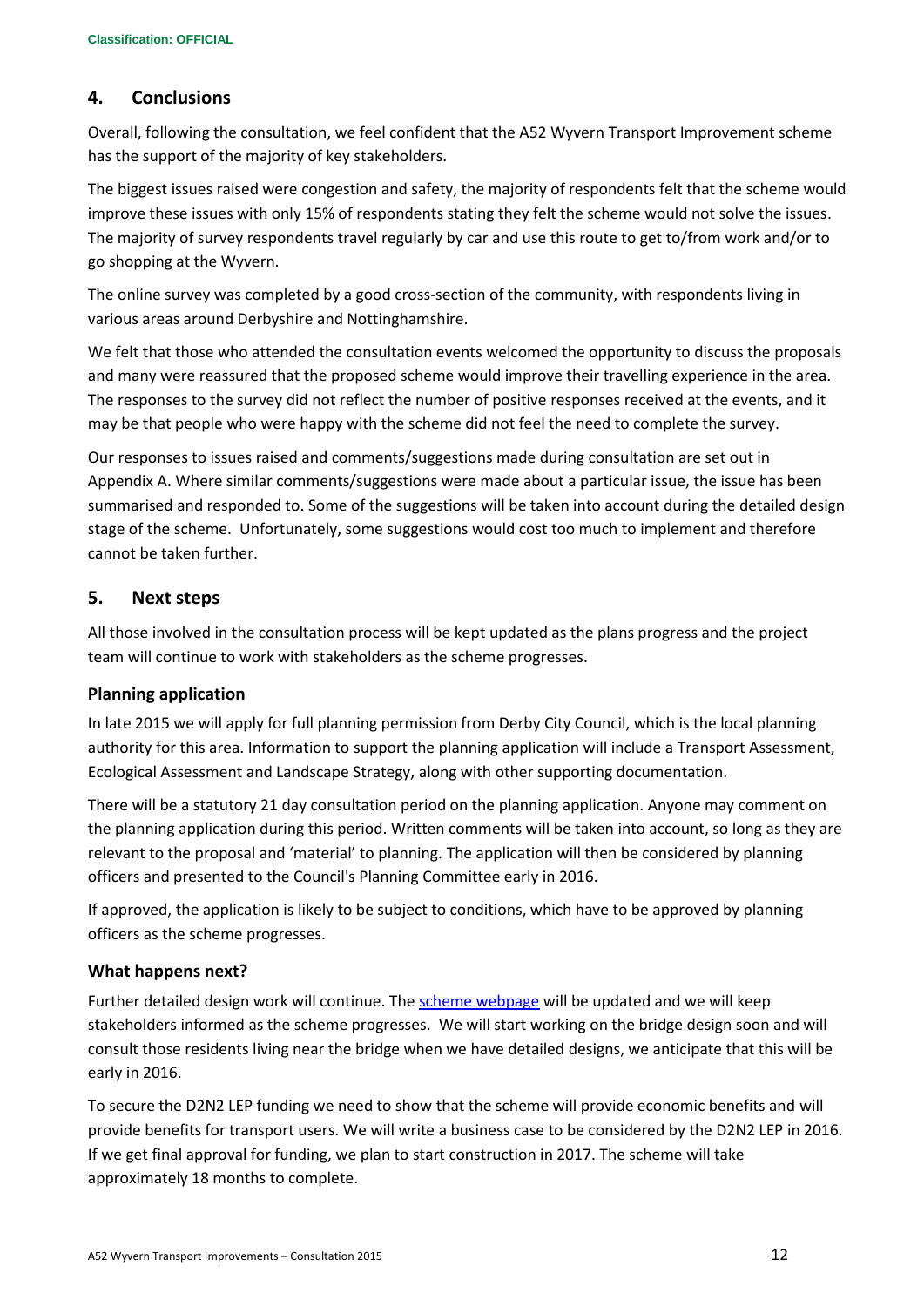# **APPENDIX A**

# **Issues/comments/suggestions and responses**

| <b>Issue</b>    | <b>Suggestion/comment</b>                                       | <b>Response</b>                                                                |
|-----------------|-----------------------------------------------------------------|--------------------------------------------------------------------------------|
|                 | Why is this being proposed?                                     | 50 mph would be more appropriate for both the existing geometry and            |
|                 |                                                                 | planned junction improvements and would have safety benefits.                  |
|                 | Can the speed limit be reduced to 60mph, as 50mph would         | We are reviewing the extent of a revised speed limit and will consult          |
| 50mph speed     | create problems with bus timings?                               | formally on any proposals to change the current limit.                         |
| limit           | Could variable speed limit signs be used?                       | This is currently not being considered.                                        |
|                 | 50mph speed limit should be extended to/from Spondon.           | We are reviewing the extent of a revised speed limit, including liaison with   |
|                 |                                                                 | Highways England on the A52 through Spondon, we will consult formally          |
|                 |                                                                 | on any proposals to change the current limit.                                  |
|                 | Could you consider relocating the entrance to the bridge to the | Currently the pedestrian figures suggest more people use Meadow Lane           |
|                 | pathway that runs parallel to the A52 instead of the pathway on | to access the bridge than the A52 footpath however we will take this into      |
| Proposed new    | Meadow Lane                                                     | consideration when we progress the detailed design of the footbridge           |
| footbridge      | There needs to be better access for mobility scooters on the    | The new bridge will be fully accessible                                        |
| across A52      | bridge – need shallower slopes and no steps/barriers            |                                                                                |
|                 | Can bridge include steps on desire lines near Meadow Lane?      | Stepped access from Meadow Lane and the Wyvern Retail Park are both            |
|                 |                                                                 | being considered and will be used if possible.                                 |
|                 | Traffic lights are needed at this junction                      | It is proposed that traffic lights will be installed at the Sidings and Wyvern |
| Junction at The |                                                                 | Way junction as part of the mitigation for the Derby Triangle                  |
| Sidings/Wyvern  |                                                                 | development.                                                                   |
| Way             | The Sidings on to Wyvern Way should be left turn only.          | This junction will be signalised as part of the mitigation for the Derby       |
|                 |                                                                 | Triangle development, traffic flow will improve because we will be able to     |
|                 |                                                                 | manage it.                                                                     |
|                 | A third lane is needed from Wyvern to Pentagon Island           | We are working on a scheme for Pentagon A61 to put forward for funding.        |
| The Pentagon    | The flyover at the Pentagon should be changed so that, at       | We are looking at a scheme for Pentagon and A61 to improve traffic flow        |
|                 | certain times of day, traffic could access it in different      | that would be part of a future funding bid.                                    |
|                 | directions.                                                     |                                                                                |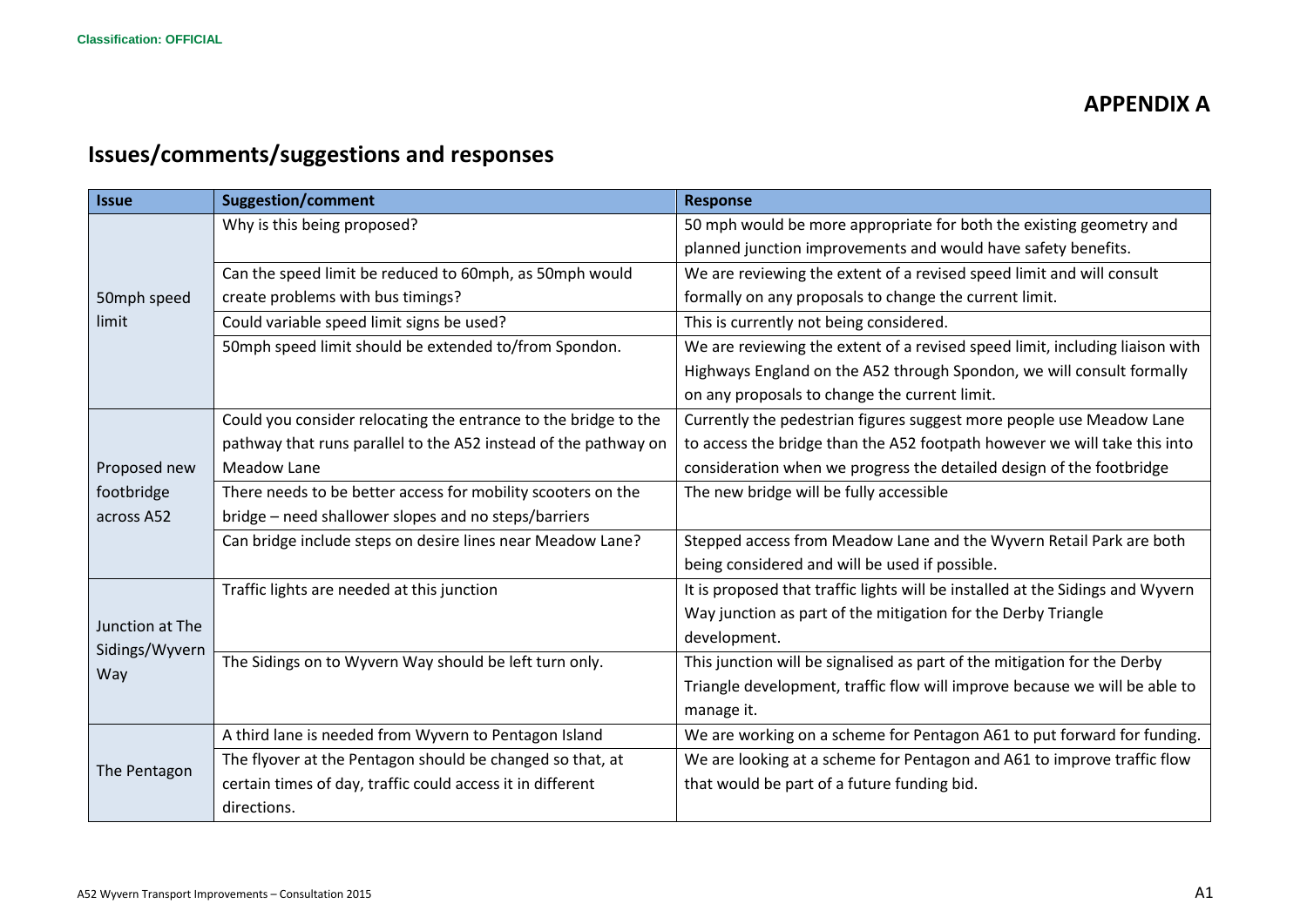| <b>Issue</b>          | <b>Suggestion/comment</b>                                           | <b>Response</b>                                                             |
|-----------------------|---------------------------------------------------------------------|-----------------------------------------------------------------------------|
|                       | Traffic lights could make congestion worse and affect air           | Traffic lights enable us to monitor and better manage traffic flow by       |
|                       | quality, as cars will be constantly stopping and starting.          | providing smoother journeys for the heaviest flows. They also provide       |
|                       |                                                                     | safe crossing points for pedestrians and cyclists which will encourage less |
|                       |                                                                     | polluting modes of travel. We will assess the impact on air quality of the  |
|                       |                                                                     | scheme for the business case.                                               |
|                       | If the scheme improves traffic flow, would traffic lights be        | Traffic lights enable us to monitor and better manage traffic flow by       |
|                       | needed?                                                             | providing smoother journeys for the heaviest flows. They also provide       |
|                       |                                                                     | safe crossing points for pedestrians and cyclists which will encourage less |
| <b>Traffic lights</b> |                                                                     | polluting modes of travel.                                                  |
|                       | Why are traffic lights being proposed on Stanier Way,               | There are a large number of pedestrians crossing the road here and the      |
|                       | congestion is not a problem here?                                   | traffic signals have been designed to provide a safer crossing at this      |
|                       |                                                                     | location                                                                    |
|                       | The traffic lights at the new junction should not have a            | We have to balance the needs of all highway users.                          |
|                       | pedestrian-only phase nor should they be pedestrian                 |                                                                             |
|                       | controlled.                                                         |                                                                             |
|                       | If buses are given priority at traffic lights, could it create more | Providing bus priority would enable more people to travel through the       |
|                       | queues?                                                             | junction as buses have higher occupancies than cars but in any case the     |
|                       |                                                                     | traffic phasing will be designed to best manage traffic flows.              |
| Improvements          | Zebra crossings may be required at uncontrolled crossing points     | Zebra crossings are not considered suitable where they are close to traffic |
| for pedestrians       |                                                                     | light controlled crossings.                                                 |
|                       |                                                                     |                                                                             |
|                       | There need to be more buses serving Pride Park/Wyvern.              | Discussions will take place with bus operators as to whether changes can    |
|                       | More bus stops are needed, and buses from                           | be made in the future.                                                      |
| Improvements          | Spondon/Nottingham need to stop at Wyvern.                          | Further bus stops will be included on Wyvern Way.                           |
| to bus services       | A bus only road should be constructed from Meadow lane in           | This is outside the remit of the current scheme, and would be expensive     |
|                       | Chaddesden to the road bridge that crosses the A52 towards          | to implement.                                                               |
|                       | the Wyvern/Stanier Way roundabout.                                  |                                                                             |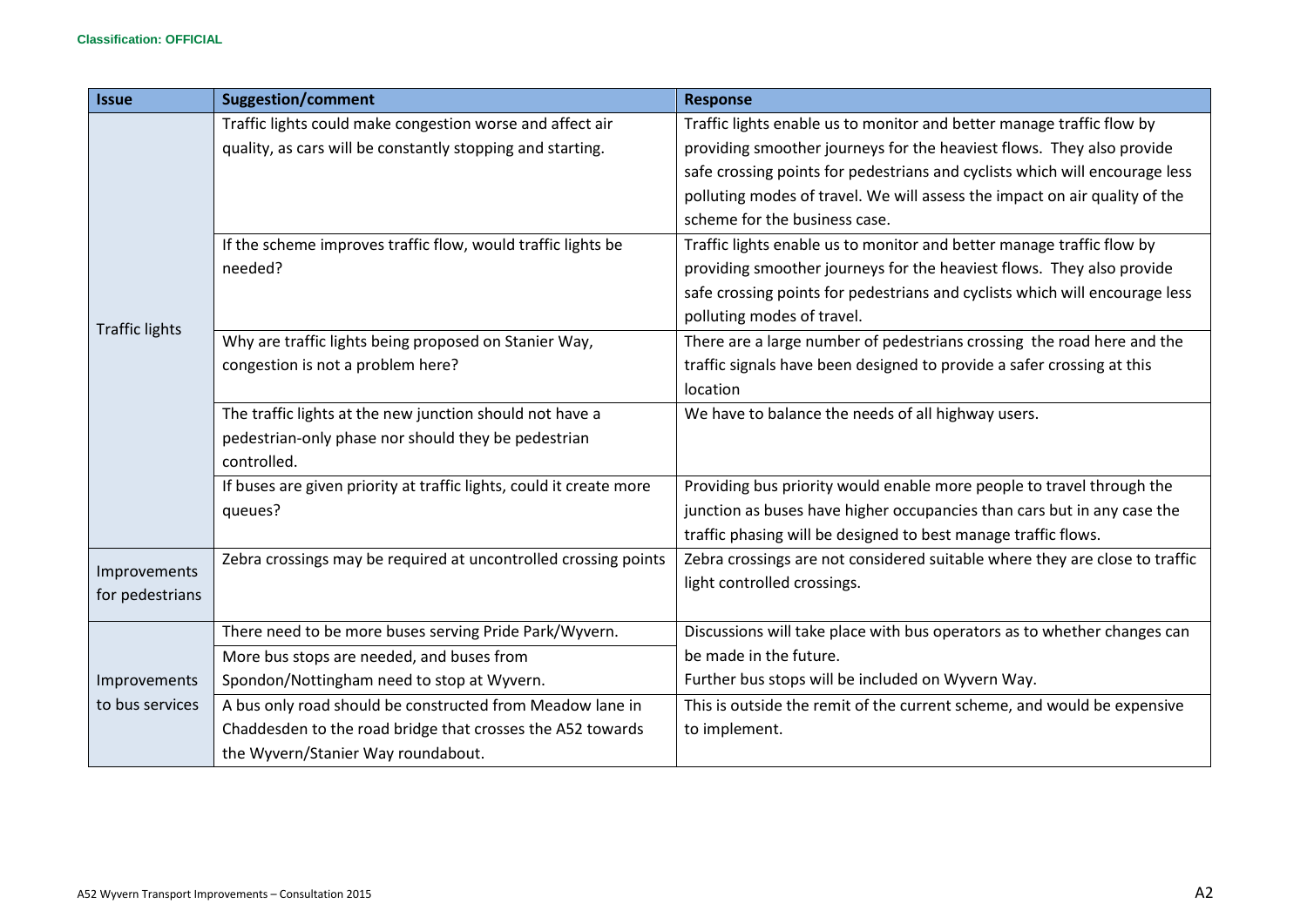| <b>Issue</b> | <b>Suggestion/comment</b>                                       | <b>Response</b>                                                              |
|--------------|-----------------------------------------------------------------|------------------------------------------------------------------------------|
|              | Improvements are needed to the cycle path on the bridge over    | This is beyond the scope of this scheme but will be put forward for future   |
|              | the River Derwent                                               | scheme consideration.                                                        |
|              | All the dual purpose foot/cycle paths need to be widened and    | All new foot/cycle paths created as part of the new scheme will be           |
|              | clearly marked with a cycle lane                                | widened and clearly marked. New combined cycle ways will be a                |
|              |                                                                 | minimum of 3m wide.                                                          |
|              | Clearer signs are needed on foot/cycle paths.                   | These will be included as part of the design for the new scheme.             |
|              |                                                                 |                                                                              |
| Improvements | The proposed cycle path on Wyvern Way needs to have right of    | Cyclists will be provided with controlled crossing points at both junctions. |
| for cyclists | way over the junctions for Wyvern retail park, such as Pullman  |                                                                              |
|              | Road and The Sidings.                                           |                                                                              |
|              | A small bridge should be built over the railway tracks between  | This is beyond the scope of the scheme.                                      |
|              | Raynesway and the back of the Wyvern, this will encourage       |                                                                              |
|              | more cyclists to use the existing cycle track.                  |                                                                              |
|              | Continue the cycle path running between A52 slipway and         | This is beyond the scope of the scheme.                                      |
|              | Albert Looms by connecting it under the other flyovers at end   |                                                                              |
|              | of Raynesway to Stanier Way.                                    |                                                                              |
|              | Create a tunnelled cycle access at the new crossroads junction. | Due to costs this option is not considered viable.                           |
|              | The signs for DCFC/Pride Park need to be sited further down     | New signs will be considered at the design stage of the scheme.              |
|              | the A52, towards Nottingham, to allow for away supporters       |                                                                              |
|              | travelling to Football matches, earlier warning of Pride Park   |                                                                              |
|              | entrance.                                                       |                                                                              |
|              | Signage for cyclists at Meadow Lane side of footbridge needs to | We will review all traffic signs.                                            |
| <b>Signs</b> | be better to direct cyclists down Meadow Lane.                  |                                                                              |
|              | Coming along the A52 is not welcoming to visitors and that on   | This could be considered when the new bridge is designed.                    |
|              | the new proposed footbridge there could be a "welcome to        |                                                                              |
|              | Derby" sign.                                                    |                                                                              |
|              |                                                                 |                                                                              |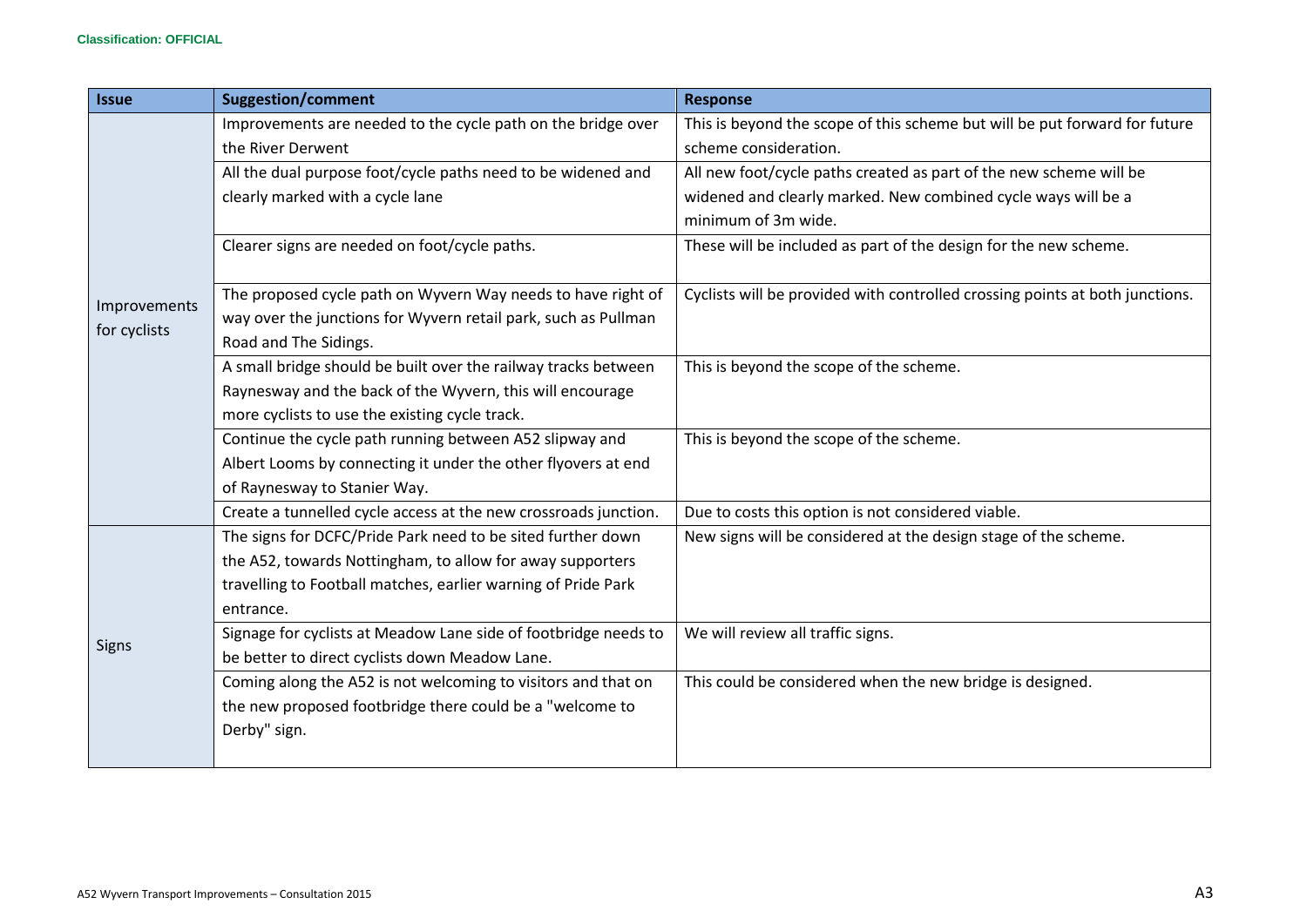| <b>Issue</b>    | <b>Suggestion/comment</b>                                         | <b>Response</b>                                                           |
|-----------------|-------------------------------------------------------------------|---------------------------------------------------------------------------|
|                 | Construct a new road along the east edge of the Wyvern            | This would require significant third party land and the cost would exceed |
|                 | running parallel to the railway line, this would serve the new    | the funding we have available.                                            |
|                 | Wyvern development                                                |                                                                           |
|                 | Create a mini tunnel under the proposed A52 slip lane to link     | Due to costs this option is not considered viable.                        |
|                 | the northern service roads of the Wyvern to the slip lane to the  |                                                                           |
|                 | A52                                                               |                                                                           |
|                 | Construct 3 small local street road bridges across the A52 for    | This is beyond the scope of the scheme.                                   |
|                 | Chaddesden off Meadow Lane, Highfield Lane and Waterford          |                                                                           |
|                 | Drive.                                                            |                                                                           |
|                 | Build a new road bridge from the Nottingham Rd/Beaufort St        | This is beyond the scope of the scheme.                                   |
|                 | junction, crossing the A52 before the Pentagon.                   |                                                                           |
|                 | Reduce the speed limit on Raynesway to 40 mph, build a new        | This is beyond the scope of the scheme.                                   |
| Other           | roundabout and link road to go between Rolls Royce and            |                                                                           |
| comments/       | Balfour Beatty sites, across the rail line and though part of the |                                                                           |
| suggestions for | Derby Triangle development site                                   |                                                                           |
| improvements    | Congestion could be eased by constructing a road going            | This is beyond the scope of the scheme.                                   |
|                 | straight from Chaddesden (Meadow Lane) over the A52               |                                                                           |
|                 | Could there be a direct lane towards Borrowash on the A52         | Widening the carriageway to three lanes at this point should help with    |
|                 | from the Wyvern so that you don't have to merge with busy         | this.                                                                     |
|                 | traffic?                                                          |                                                                           |
|                 | The roads around Pride Park are at capacity, this road network    | The proposals will help reduce congestion on Pride Park by managing       |
|                 | needs reviewing.                                                  | traffic flow at junctions and by creating additional capacity on Wyvern   |
|                 |                                                                   | Way.                                                                      |
|                 | Derby County FC could be asked to contribute to the road          | They will be consulted about the proposals.                               |
|                 | improvements                                                      |                                                                           |
|                 | If the roundabout is replaced with traffic lights, what will      | Any disturbance will be considered sensitively, there will be significant |
|                 | happen to the rabbits that inhabit that area?                     | environmental improvements to the area with new habitats created          |
|                 |                                                                   | suitable for numerous species.                                            |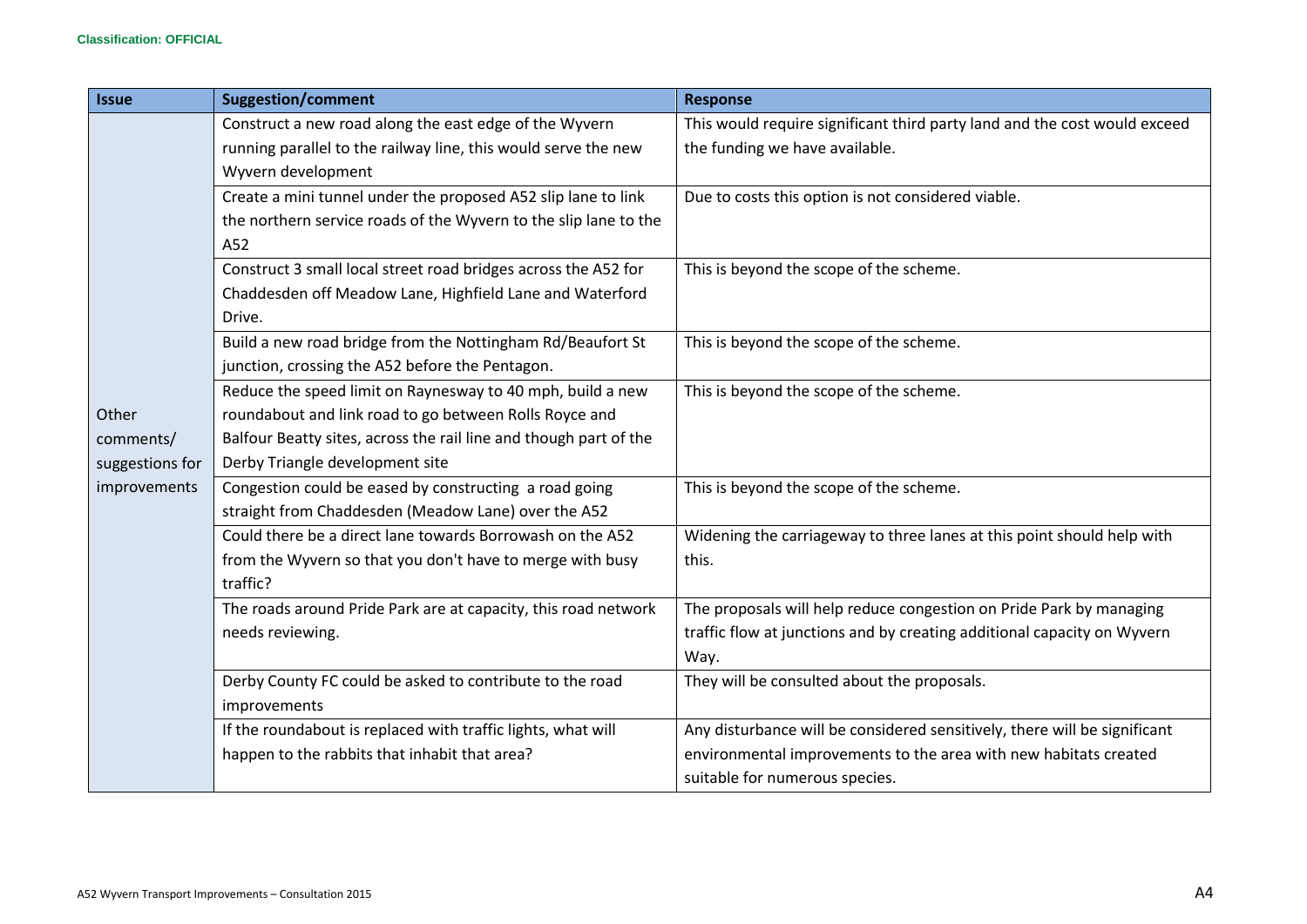

16<sup>th</sup> July, 2015

# **A52 Wyvern Transport Improvements**

**Consultation Response from Derby Cycling Group regarding the cycle transport aspects**

Dear Diane ,

Derby Cycling Group likes and supports many aspects of this scheme, as is described later. However it has one major flaw as it currently stands which we would object to on a planning application.

#### **Issue: Derwent River Bridge**

The scheme will move the main non-motorized user (NMU) route from the northern side of Derwent Parade to the southern side. The shared use path on the bridge over the River Derwent is currently on the northern side, and is very sub-standard and inadequate in that role. The path on the southern side is even narrower, and yet this will now be taking the bulk of the NMU traffic, including the peak match day flow heading for the iPro Stadium. The scheme will deliver some excellent infrastructure north of the river, but will end suddenly at a narrow and dangerous crossing over the river which will restrict the level of benefits derived from the scheme and detract from its other benefits for non motorized users.

The scheme needs to be extended to provide cyclists and pedestrians with a safe, good quality crossing over the River Derwent along Derwent Parade. This can be achieved by returning the road carriageway to it's original configuration of a single carriageway in each direction and the paths on either side widened as follows:

- On the westbound (southern) side to a 4m segregated path, continuing the route already designed from the new A52 bridge
- On the eastbound (northern) side also increasing it to a 4m wide segregated path

The problem of the sub-standard cycling route over the River Derwent bridge was mentioned by several people on a site visit I made to the area and is illustrated by the two photographs which show how it is difficult for users to pass one another on these paths; this bridge is actually regarded as more of a problem by many cyclists than the existing A52 bridge because of the danger from passing traffic next to the narrow path.

However, if good quality paths can be provided over the river, this will add immeasurably to the whole scheme and will provide a massive impetus to the growth of cycling between Chaddesden and Spondon with the Wyvern, Pride Park and the city centre.



# **Support: A52 NMU Bridge, cycle routes linking new bridge, Wyvern and Derwent Parade**

Having said that, we are very pleased and excited about other aspects of the proposed scheme and their specification:

- The new cycling and pedestrian bridge, with a 4m path giving easy rising access across the A52 should especially attract more cyclists to use this route.
- The 4m wide paths between the new A52 bridge and the Derwent Parade/Wyvern Way junction
- The 3m wide paths linking the new A52 bridge, Wyvern retail park and Wyvern Business Park, complete with it's signal controlled crossings at junctions for cyclists and pedestrians.
- The replacement of the horrendous roundabout at the junction of Derwent Parade and Wyvern Way with a signal controlled junction which makes the road crossings for pedestrians and cyclists safer and, most importantly, feel safer.